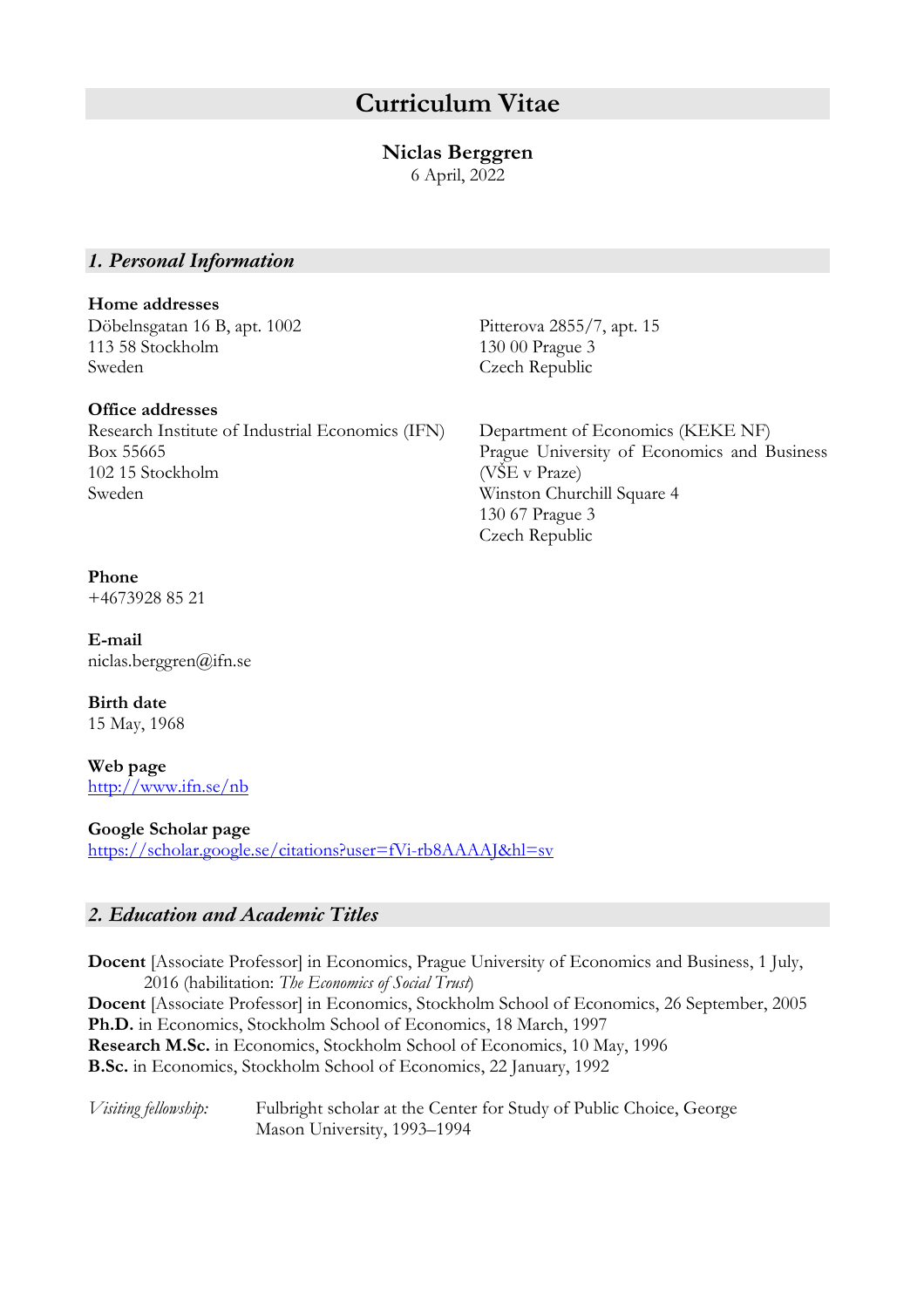# *3. Professional Positions*

#### **Current**

| $2011 -$               | Research fellow and program director (from 2013), Research Institute of Industrial<br>Economics (IFN)                  |
|------------------------|------------------------------------------------------------------------------------------------------------------------|
| $2012-$                | Affiliated researcher, Department of Economics (KEKE NF), Prague University of<br>Economics and Business (VSE v Praze) |
| Previous               |                                                                                                                        |
| $2002 - 2011$          | Vice president and research fellow, the Ratio Institute                                                                |
| 1997-2002<br>1992-1997 | Research fellow, City University of Stockholm<br>Ph.D. student, Department of Economics, Stockholm School of Economics |

# *4. Grants*

I have been an applicant for and receiver of these grants:

# **Individual grants**

1. Grants to pursue PhD studies at the Stockholm School of Economics from *Finanspolitiska forskningsinstitutet*, 1992-1997.

2. Grant to visit the Center for Study of Public Choice, George Mason University, 1993-1994 from the Fulbright Commission and from the Stockholm School of Economics.

3. *The Economic Importance of Social Attitudes*, from *Johan och Jakob Söderbergs Stiftelse*, 2013-2015 – principal investigator.

4. *Institutions for Tolerance, Freedom and Growth*, from *Johan och Jakob Söderbergs Stiftelse*, 2019-2020 and 2020–2021 – principal investigator.

# **Major research-project grants**

1*. Democracy and Constitutionalism*, from Torsten och Ragnar Söderbergs stiftelser, 1998–2001 – coinvestigator.

2. *Institutions for Economic Dynamics and Growth,* from Torsten och Ragnar Söderbergs stiftelser, 2002– 2004 – co-investigator.

3. *Institutional Competition and the Outcomes of Politics*, from Torsten och Ragnar Söderbergs stiftelser, 2005–2007 – co-investigator.

4. *Market, Morality, Trust and Growth,* from Stiftelsen Marcus och Amalia Wallenbergs minnesfond, 2005–2007 – co-investigator.

5. *Institutions, Social Attitudes and Economic Growth,* from The Swedish Research Council, 2010–2012. 6. *Property Rights, the Conditions for Enterprise and Economic Growth,* from Stiftelsen Marcus och Amalia Wallenbergs minnesfond, 2010–2012 – co-investigator.

7. *Conditions for Growth – Institutions and Social Attitudes in a Global Economy*, from The Swedish Research Council, 2013–2018 – principal investigator

8. *Trust, Tolerance and Growth – New Methods for Finding Causal Relationships*, from Torsten Söderbergs stiftelse, 2015–2017 (the last year being an extension) – principal investigator

9. *Trust, Tolerance and Religion – New Evidence on the Cultural Foundations and Effects of the Market Economy*, from Czech Science Foundation (GA ČR), 2016–2018 – principal investigator.

10. *The Basis for Successful Integration – Evidence from the Economics of Culture*, from Czech Science Foundation (GA ČR), 2019–2021 – principal investigator.

11. *Trust and Tolerance in Times of Turbulence*, from Jan Wallanders och Tom Hedelius stiftelse and Tore Browaldhs stiftelse, 2019–2022 – principal investigator.

12. *Cultures of Trust and Institutions of Freedom*, from the John Templeton Foundation, 2021–2024 – principal investigator.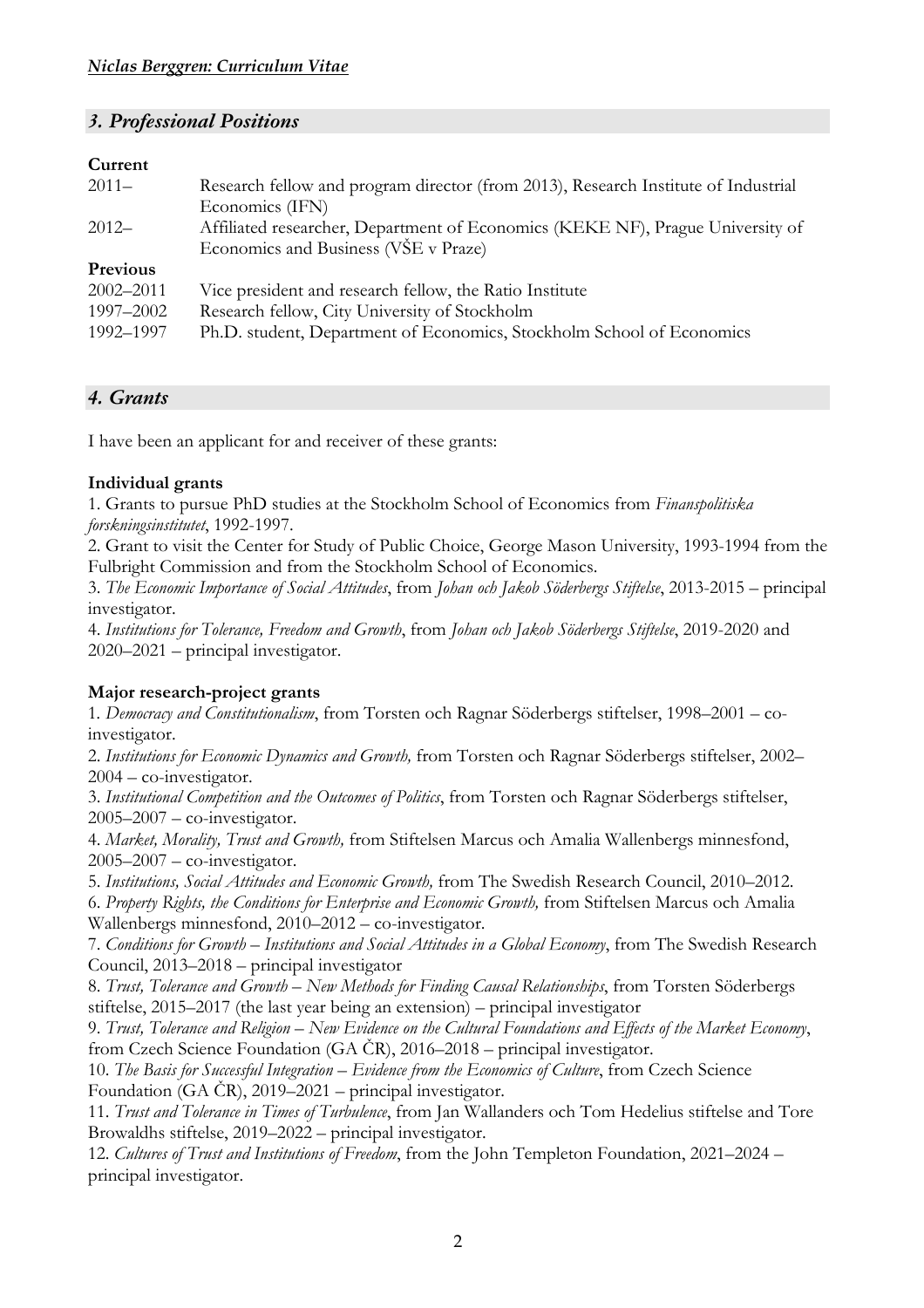13. *Cultural Background, Labor-Market Outcomes and Firm Performance*, from Czech Science Foundation  $(GA \check{C}R)$ , 2022–2024 – principal investigator.

14. *The Importance of Cultural Norms for Immigrant Labor Participation and the Development of Enterprise*, from the Torsten Söderbergs stiftelse, 2023–2024

#### **Grant to arrange conference**

1. Grant for the IFN Stockholm Conference 2015 on "Culture, Institutions and Development", from Jan Wallanders och Tom Hedelius stiftelse and Tore Browaldhs stiftelse, 2015.

#### *5. Academic Writings*

#### **Doctoral dissertation**

Berggren, N. (1997). *Essays in Constitutional Economics*. Stockholm: The Economic Research Institute/Stockholm School of Economics.

#### **Docent habilitation**

Berggren, N. (2016). *The Economics of Social Trust*. Prague: The University of Economics.

#### **Articles in journals with peer review**

- Berggren, N. and Bjørnskov, C. (2022). "Academic Freedom, Institutions and Productivity." *Southern Economic Journal*, 88(4): 1313–1342.
- Johansson, A., Berggren, N. and Nilsson, T. (2022). "Intolerance Predicts Climate Skepticism." *Energy Economics*, 105(January): 105719.
- Berggren, N. and Bjørnskov, C. (2022). "Political Institutions and Academic Freedom: Evidence from Across the World." *Public Choice*, 190(1–2): 205–228.
- Berggren, N. and Nilsson, T. (2021). "Economic Freedom and Antisemitism". *Journal of Institutional Economics*, 17(2): 289–304.
- Berggren, N. and Ljunge, M. (2021). "Good Faith and Bad Health: Self-Assessed Religiosity and Self-Assessed Health of Women and Men in Europe". *Social Indicators Research*, 153(1): 323–344.
- Gouveia, F., Nilsson, T. and Berggren, N. (2020). "Religiosity and Discrimination against Same-Sex Couples: The Case of Portugal's Rental Market". *Journal of Housing Economics*, 50(December): 101729.
- Berggren, N., Bergh, A., Bjørnskov, C. and Tanaka, S. (2020). "Migrants and Life Satisfaction: The Role of the Country of Origin and the Country of Residence". *Kyklos*, 73(3): 436–463.
- Berggren, N. and Gutmann, J. (2020). "Securing Personal Freedom through Institutions: The Role of Electoral Democracy and Judicial Independence". *European Journal of Law and Economics*, 49(2): 165–186.
- Berggren, N. and Bjørnskov, C. (2020). "Corruption, Judicial Accountability and Inequality: Unfair Procedures May Benefit the Worst-Off". *Journal of Economic Behavior & Organization*, 170(February): 341–354.
- Berggren, N., Ljunge, M. and Nilsson, T. (2019). "Roots of Tolerance among Second-Generation Immigrants". *Journal of Institutional Economics*, 15(6): 999–1016.
- Berggren, N. and Bjørnskov, C. (2019). "Do Voters Dislike Liberalizing Reforms? New Evidence Using Data on Satisfaction with Democracy". *Journal of Institutional Economics*, 15(4): 631–648.
- Berggren, N. and Bjørnskov, C. (2019). "Regulation and Government Debt". *Public Choice*, 178(1–2): 153-178.
- Berggren, N., Bjørnskov, C. and Nilsson, T. (2018). "Do Equal Rights for a Minority Affect General Life Satisfaction?". *Journal of Happiness Studies*, 19(5): 1465-1483.
- Berggren, N. and Bjørnskov, C. (2017). "The Market-Promoting and Market-Preserving Role of Social Trust in Reforms of Policies and Institutions". *Southern Economic Journal*, 84(1): 3-25.
- Berggren, N., Bjørnskov, C. and Nilsson, T. (2017). "What Aspects of Society Matter for the Quality of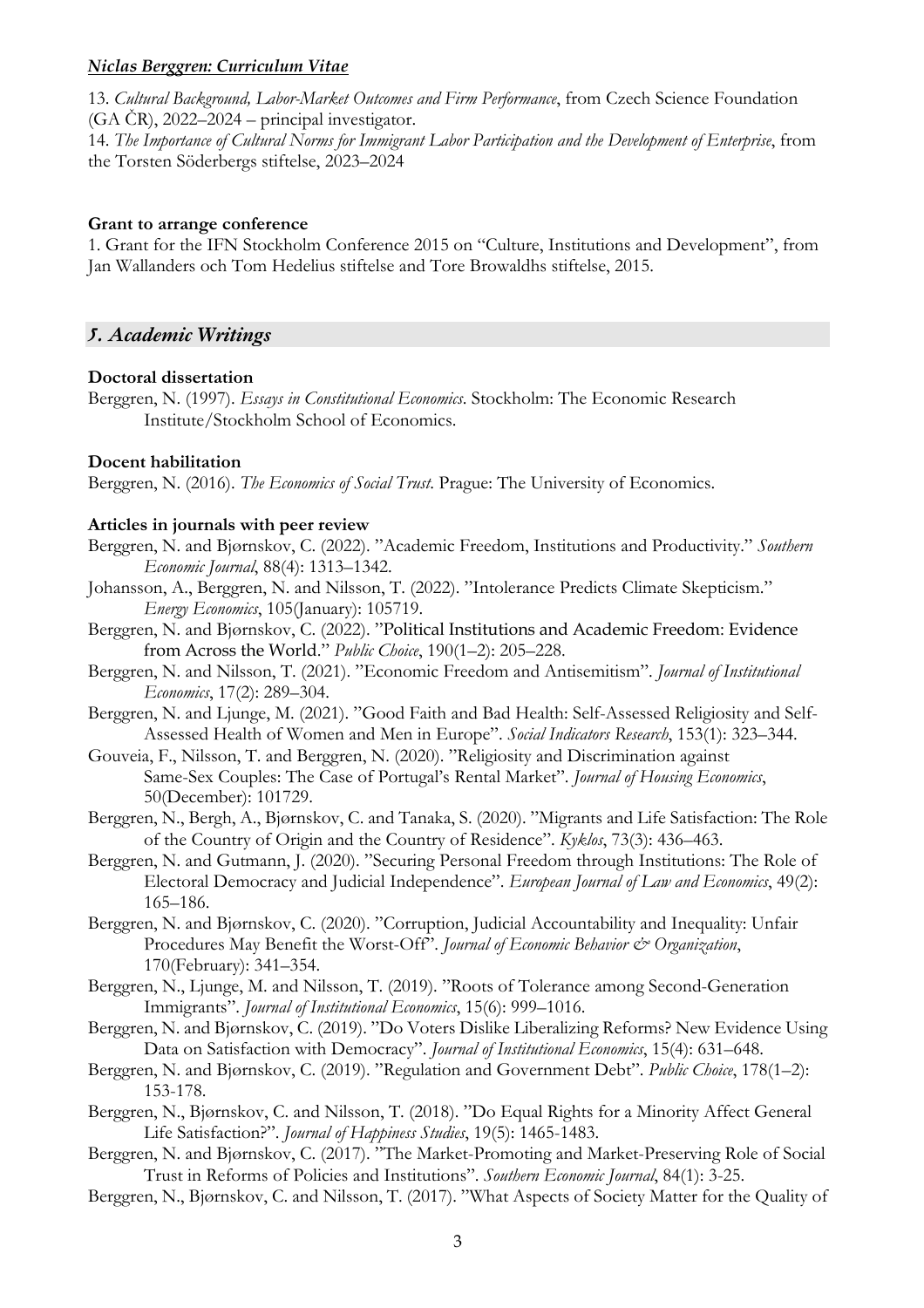Life of a Minority? Global Evidence from the New Gay Happiness Index". *Social Indicators Research*, 132(3): 1163-1192.

- Berggren, N., Jordahl, H. and Poutvaara, P. (2017). "The Right Look: Conservative Politicians Look Better and Voters Reward It". *Journal of Public Economics*, 146(February): 79–86.
- Berggren, N. and Nilsson, T. (2016). "Tolerance in the United States: Does Economic Freedom Transform Racial, Religious, Political and Sexual Attitudes?". *European Journal of Political Economy*, 45(December): 53-70.
- Berggren, N. (2016). "Does Belief in Objective Morality Lead to Coercion? An Analysis of the Arguments of Kelsen and Buchanan". *Review of Austrian Economics*, 29(3): 315-326.
- Berggren, N., Daunfeldt, S.-O. and Hellström, J. (2016). "Does Social Trust Speed Up Reforms? The Case of Central-Bank Independence". *Journal of Institutional Economics*, 12(2): 395-415.
- Berggren, N. and Nilsson, T. (2015). "Globalization and the Transmission of Social Values: The Case of Tolerance." *Journal of Comparative Economics*, 43(2): 371-389.
- Berggren, N., Bjørnskov, C. and Lipka, D. (2015). "Legitimacy and the Cost of Government." *Public Choice*, 162(3-4): 307-328.
- Berggren, N., Bergh, A. and Bjørnskov, C. (2015). "What Matters for Growth in Europe? Institutions versus Policies, Quality versus Instability." *Journal of Economic Policy Reform*, 18(1): 69-88.
- Berggren, N. and Nilsson, T. (2014). "Market Institutions Bring Tolerance, Especially Where There Is Social Trust." *Applied Economics Letters*, 21(17): 1234-1237.
- Berggren, N., Daunfeldt, S.-O. and Hellström, J. (2014). "Social Trust and Central-Bank Independence." *European Journal of Political Economy*, 34(June): 425-439.
- Berggren, N. (2014). "Ekonomins grund i kultur och institutioner." ["The Economy's Cultural and Institutional Roots."] *Ekonomiska Samfundets Tidskrift*, 67(1): 6–15.
- Berggren, N. (2014). "*The Calculus of Consent* at Fifty: Insights for Liberalism." *Independent Review*, 18(3): 373-389.
- Berggren, N. and Bjørnskov, C. (2013). "Does Religiosity Promote Property Rights and the Rule of Law?" *Journal of Institutional Economics*, 9(2): 161-185.
- Berggren, N. and Nilsson, T. (2013). "Does Economic Freedom Foster Tolerance?" *Kyklos*, 66(2): 177-207.
- Berggren, N. (2013). "James M. Buchanan Jr." *Econ Journal Watch*, 10(3): 292–299.
- Berggren, N. (2013). "Bertil Ohlin." *Econ Journal Watch*, 10(3): 532–536.
- Berggren, N. and Elinder, M. (2012). "Tolerance and Growth: Modeling the Empirical Relationship." *Public Choice,* 153(3-4): 495-502.
- Berggren, N. (2012). "*The Calculus of Consent*: Some Swedish Connections." *Public Choice*, 152(3-4): 313-321.
- Berggren, N. and Elinder, M. (2012). "Is Tolerance Good or Bad for Growth?" *Public Choice*, 150(1–2): 283–308.
- Berggren, N., Bergh, A. and Bjørnskov, C. (2012). "The Growth Effects of Institutional Instability." *Journal of Institutional Economics*, 8(2): 187-224.
- Berggren, N. (2012). "Time for Behavioral Political Economy? An Analysis of Articles in Behavioral Economics." *Review of Austrian Economics*, 25(3): 199-221.
- Berggren, N. and Bjørnskov, C. (2011). "Is the Importance of Religion in Daily Life Related to Social Trust? Cross-Country and Cross-State Comparisons." *Journal of Economic Behavior & Organization*, 80(3): 459–480.
- Berggren, N., Jordahl, H. and Poutvaara, P. (2010). "The Looks of a Winner: Beauty and Electoral Success." *Journal of Public Economics*, 94(1–2): 8–15.
- Berggren, N., Jordahl, H. and Stern, C. (2009). "The Political Opinions of Swedish Social Scientists." *Finnish Economic Papers*, 22(2): 75–88.
- Poutvaara, P., Jordahl, H. och Berggren, N. (2009). "Faces of Politicians: Babyfacedness Predicts Inferred Competence but Not Electoral Success." *Journal of Experimental Social Psychology*, 45(5): 1132–1135.
- Berggren, N. (2009). "Choosing One's Own Informal Institutions: On Hayek's Critique of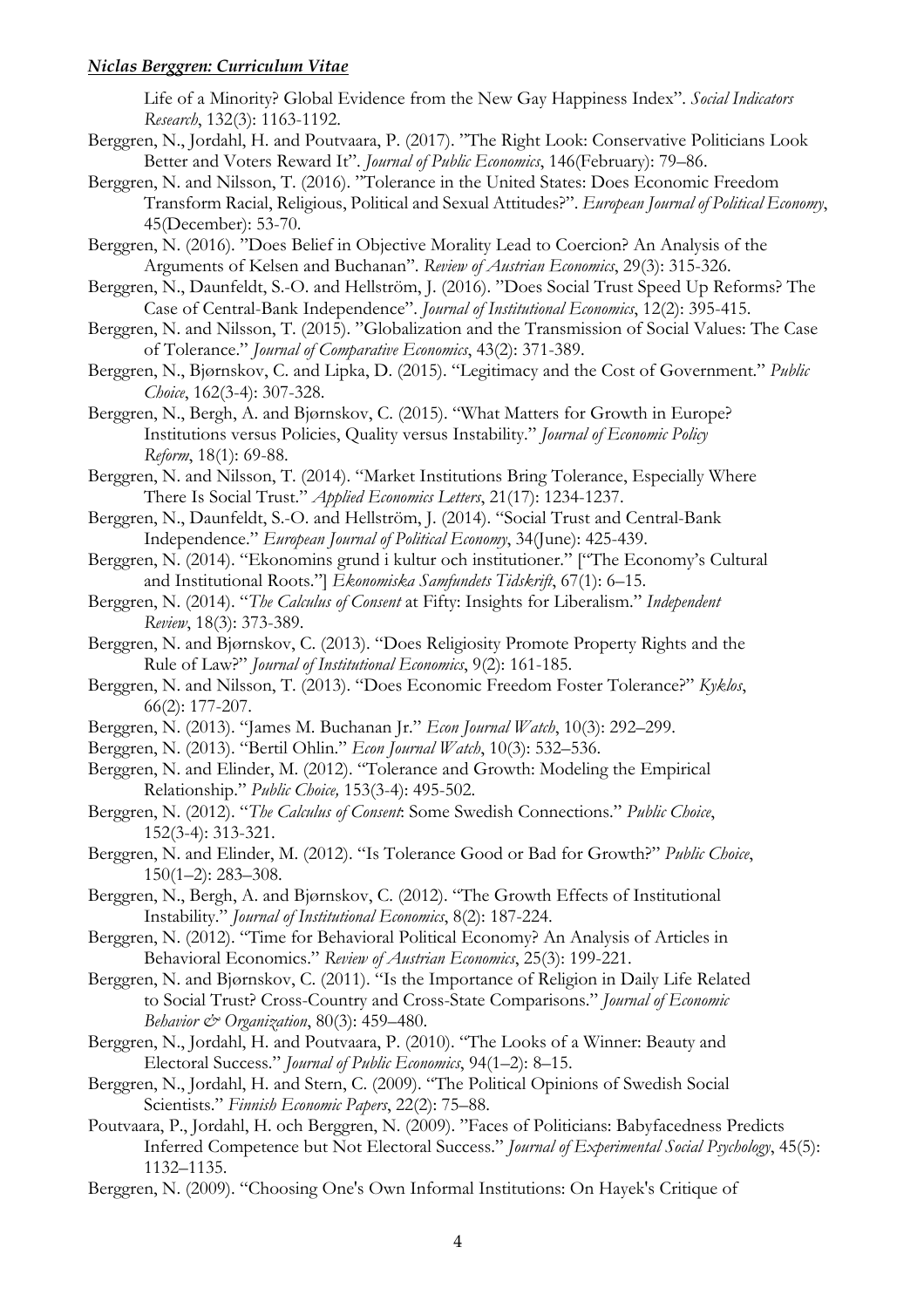Keynes's Immoralism." *Constitutional Political Economy*, 20(2): 139-159.

- Berggren, N., Elinder, M. and Jordahl, H. (2008). "Trust and Growth: A Shaky Relationship." *Empirical Economics*, 35(2): 251–274.
- Berggren, N. (2006). "Legal Positivism and Property Rights: A Critique of Hayek and Peczenik." *Constitutional Political Economy*, 17(3): 217-235.
- Berggren, N. and Jordahl, H. (2006). "Free to Trust: Economic Freedom and Social Capital." *Kyklos*, 59(2): 141-169.
- Berggren, N. and Jordahl, H. (2005). "Does Free Trade Really Reduce Growth? Further Testing Using the Economic Freedom Index." *Public Choice*, 122 (1-2): 99-114.
- Berggren, N. (2004). "Does Ethical Subjectivism Pose a Challenge to Classical Liberalism?" *Reason Papers*, 27(Fall): 69-86.
- Kurrild-Klitgaard, P. and Berggren, N. (2003). "Economic Consequences of Constitutions: A Theory and Survey." *Journal des Économistes et des Études Humaines*, 14(1): 3-42.
- Berggren, N. (2003). "The Benefits of Economic Freedom: A Survey." *The Independent Review*, 8(2), 193-211.
- Berggren, N. and Karlson, N. (2003). "Constitutionalism, Division of Power, and Transaction Costs." *Public Choice*, 117(1-2): 99-124.
- Berggren, N. (2000). "Implementing Generality while Reducing the Risk for Fiscal Explosion." *Constitutional Political Economy*, 11(4): 353-369.
- Berggren, N. (1999). "A Preference-Utilitarian Foundation for the Generality Principle." *Constitutional Political Economy*, 10(4): 339-353.
- Berggren, N. (1999). "Economic Freedom and Equality: Friends or Foes?" *Public Choice,*  100(3-4): 203-223.
- Berggren, N. (1997). "Rhetoric or Reality? An Economic Analysis of the Effects of Religion in Sweden." *Journal of Socio-Economics,* 26(6): 571-596.
- Berggren, N. (1996). "Social Order through Constitutional Choice: A Contractarian Proposal." *Public Choice,* 89(3-4): 339-361.

#### **Articles in journals without peer review**

- Berggren, N. and Bjørnskov, C. (2022). "Den svenska tillväxtkulturen" ["The Swedish Growth Culture"]. *Ekonomisk Debatt*, 50(2): 47–57.
- Berggren, N. (2019). "Inte entydigt bra med 'rättvis handel'" ["Not Unambiguously Good with 'Fair Trade'"]. *Ekonomisk Debatt*, 47(8): 3–4
- Berggren, N. and Ellegård, L.-M. (2019). "Skatter i Sverige i går, i dag, i morgon" ["Taxes in Sweden: Yesterday, Today and Tomorrow"]. *Ekonomisk Debatt*, 47(4): 3–5.
- Berggren, N. (2019). "Verktygsbodens fångar" ["Prisoners of the Tool Shed"]. *Ekonomisk Debatt*, 47(3): 3–4.
- Berggren, N. (2017). "Ogillande av vinst" ["A Dislike of Profits"], *Ekonomisk Debatt*, 45(7): 3–5.

Berggren, N. and Aldén, L. (2017). "Nya tankar om stabiliseringspolitiken – årets

- temanummer" ["New Thoughts about Stabilization Policy: This Year's Special Issue"], *Ekonomisk Debatt*, 45(4): 3–5.
- Berggren, N. (2017). "Strategi för en liberal kosmopolit" ["Strategy for a Liberal Cosmopolitan"], *Ekonomisk Debatt*, 45(3): 3–4.
- Berggren, N., Jordahl, H. and Poutvaara, P. (2016). "V politice na fyzické kráse záleží" ["Beauty Is an Asset in Politics"]. *Trade-off*, 1(2): 58–62.
- Berggren, N. (2016). "Den hotade globaliseringen" ["The Threatened Globalization"]. *Ekonomisk Debatt*, 44(6): 3-4.
- Bengtsson, N. and Berggren, N. (2016). "Bostäder, byggande och bubblor årets temanummer" ["Residences, Building and Bubbles – This Year's Special Issue"]. *Ekonomisk Debatt*, 44(4): 3–5.
- Berggren, N. (2015). "Den nyttiga individualismen" ["The Beneficial Individualism"]. *Ekonomisk Debatt*, 43(8): 3-5
- Bengtsson, N. and Berggren, N. (2015). "Invandringens utmaningar och möjligheter årets temanummer" ["The Challenges and Opportunities of Immigration: This Year's Special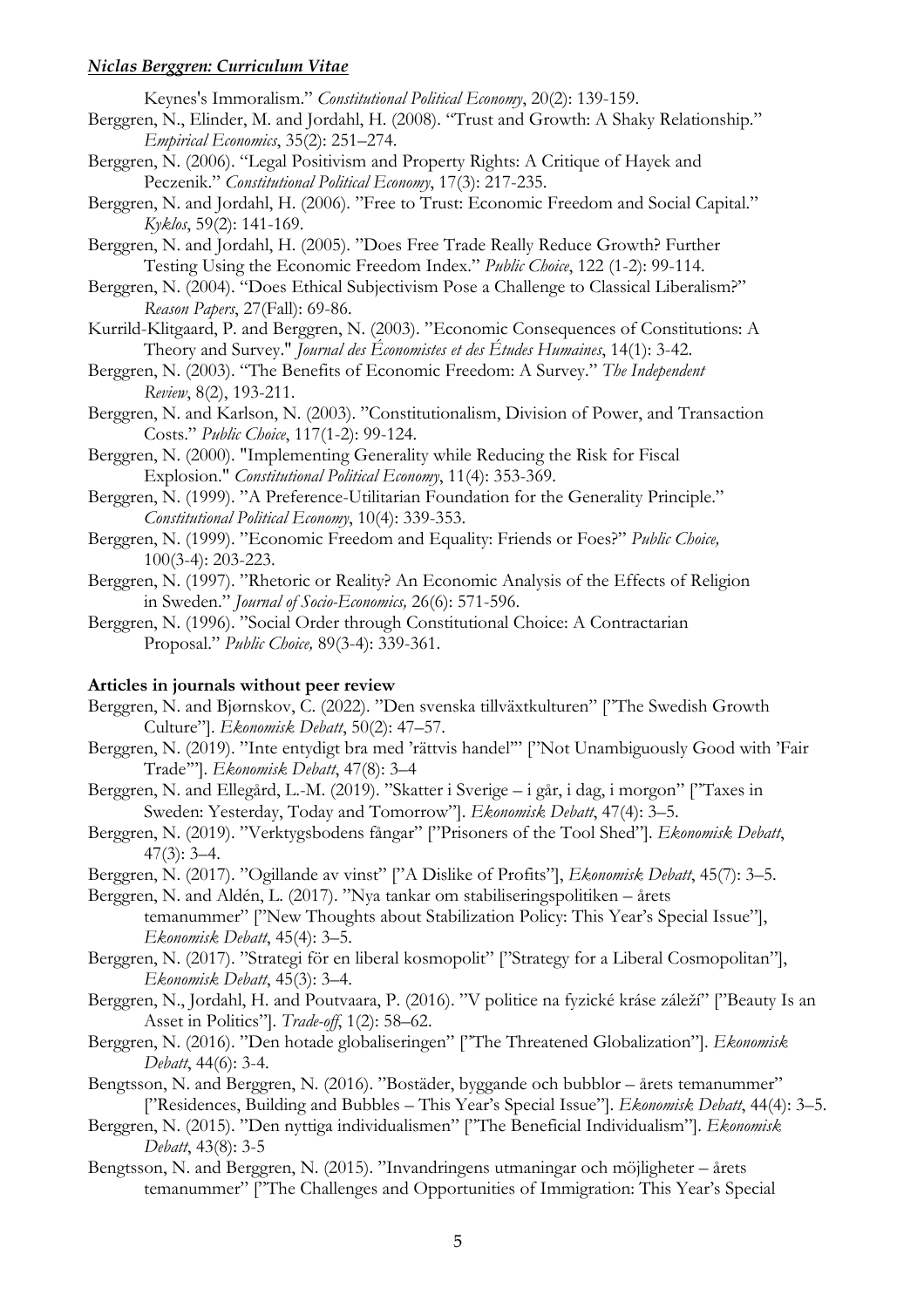Issue"]. *Ekonomisk Debatt*, 43(4): 3-5.

- Berggren, N. (2015). "Decemberöverenskommelsens blinda fläck" ["The Blind Spot of the December Agreement"]. *Ekonomisk Debatt*, 43(3): 3-5.
- Berggren, N. (2014). "The Soft Side of Economic Freedom." *The Annual Proceedings of the Wealth and Well-Being of Nations*, 6: 43-66.
- Berggren, N. and Nilsson, T. (2014). "Sex reflexioner om ojämlikhet" ["Six Reflections on Inequality"]. *Ekonomisk Debatt*, 42(7): 3–5.
- Berggren, N. and Nilsson, T. (2014). "Nationalekonomers politiska relevans" ["The Political Relevance of Economists"]. *Ekonomisk Debatt*, 42(4): 3–5.
- Berggren, N. (2014). "Militärtjänstgöring under tvång eller frivillighet?" ["Mandatory or Voluntary Military Service?"] *Ekonomisk Debatt*, 42(3): 89-90.
- Berggren, N. and Nilsson, T. (2014). "Påvens ekonomiska snedsteg" ["The Economic Error of the Pope"] *Ekonomisk Debatt*, 42(1): 3-4.
- Berggren, N. (2013). "Värnpliktens kostnader" ["The Costs of Conscription"] *Ekonomisk Debatt*, 41(8): 3-4.
- Berggren, N. and Nilsson, T. (2013). "Lärdomar av en jubilar" ["Things to Learn from a Committee Celebrating Its Anniversary"] *Ekonomisk Debatt*, 41(4): 3-4.
- Berggren, N. (2013). "Den bortglömda generaliteten" ["Generality Forgotten"] *Ekonomisk Debatt*,  $41(1)$ : 3-4.
- Berggren, N. and Bergh, A. (2012). "Ingen samsyn om konkurrensens konsekvenser" ["No Consensus about the Consequences of Competition"] *Ekonomisk Debatt*, 40(4): 3-4.
- Berggren, N. (2012). "Ska akademiker bekänna ideologisk färg?" ["Should Academics Confess Their Ideology?"] *Ekonomisk Debatt*, 40(2): 3-4.
- Berggren, N. and Bergh, A. (2012). "Faran med styrd forskning" ["The Danger of Research Being Influenced by Financers"] *Ekonomisk Debatt*, 40(1): 3-5.
- Berggren, N. (2011). "Utred betalning för organdonation" ["Time for a Government Commission to Look at Payment for Organ Donation"] *Ekonomisk Debatt*, 39(6): 3-4.
- Berggren, N. (2011). "Dags för beteendepolitisk ekonomi?" ["Time for Behavioral Political Economy?"] *Ekonomisk Debatt*, 39(3): 3-4.
- Berggren, N., Jordahl, H. and Stern, C. (2011). "Var står svenska samhällsvetare politiskt?" ["Where Do Swedish Social Scientists Stand Politically?"]. *Ekonomisk Debatt*, 39(1): 21-28.
- Berggren, N. and Karlson, N. (2006)."Konstitutionell ekonomi lärdomar för Grundlagsutredningen" ["Constitutional Economics - Insights for the Committee on the Constitution"]. *Ekonomisk Debatt*, 34(7): 44–56.
- Berggren, N. and Jordahl, H. (2006). "Tillitens ekonomi" ["The Economics of Trust"]. *Ekonomisk Debatt*, 34(3): 41–54.
- Berggren, N. (2003). "Ekonomisk frihet, tillväxt och jämlikhet" ["Economic Freedom, Growth, and Equality"]. *Ekonomisk Debatt*, 31(3): 47–58.

#### **Book chapters and books\***

- Berggren, N. and Bjørnskov, C. (2020). "Institutions and Life Satisfaction". In Zimmermann, K. F. (Ed) *Handbook of Labor, Human Resources and Population Economics*. Cham: Springer.
- Berggren, N. and Nilsson, T. (2020). "Economic Freedom as a Driver of Trust and Tolerance". In Gwartney, J., Lawson, R., Hall, J. and Murphy, R. (Eds) *Economic Freedom of the World: 2020 Annual Report*. Vancouver: Fraser Institute.
- Berggren, N. (2019). "Tillit, tolerans och lycka ny nationalekonomisk forskning vid IFN" ["Trust, Tolerance and Happiness: New Research in Economics at IFN"]. In Henrekson, M. (Ed) *IFN 1939–2019 – 80 år av ekonomisk forskning [IFN 1939–2019: 80 Years of Economic Research]*. Stockholm: Ekerlids Förlag.
- Berggren, N. (2014). "Institutionernas ekonomi betydelsen av lagar, moral och attityder" ["The Economics of Institutions: The Role of Laws, Morals and Attitudes"]. In Henrekson, M. and Albinsson Bruhner, G. (Eds) *IFN 1939–2014 – 75 år av ekonomisk forskning [IFN 1939–2014:*

<sup>\*</sup> All Swedish books can be found, with ISBN etc, in the database of the Royal Library: http://libris.kb.se/.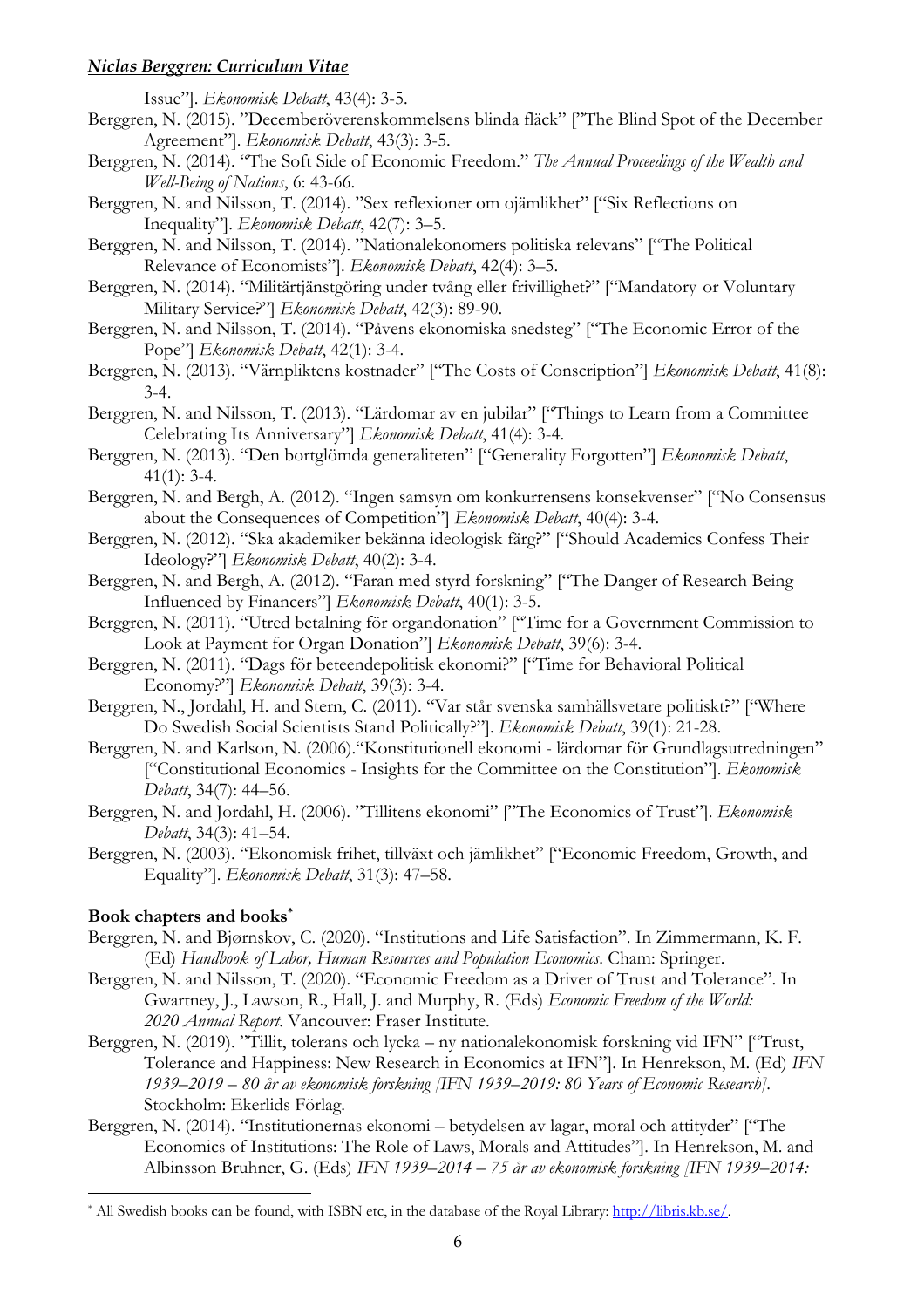*75 Years of Economic Research].* Stockholm: Ekerlids Förlag.

- Berggren, N. (2013). "James Buchanan en konstitutionell, politisk och frihetlig ekonom" ["James Buchanan: A Constitutional, Political and Freedom-Oriented Economist"]. In Berggren, N. (Ed) (2013).
- Berggren, N. (Ed.) (2013). *Konstitutioner, politik och frihet – James Buchanan i urval [Constitutions, Politics and Freedom: Selected Works by James Buchanan]*. Stockholm: Timbro.
- Berggren, N. (Ed.) (2008). *Marknad och moral: en antologi [Markets and Morality: An Anthology]*. Stockholm: Ratio.
- Berggren, N. and Erlingsson, G. Ó. (2007). "Förändras demokratin av institutionell konkurrens?" ["Does Democracy Change as a Result of Institutional Competition"]. In Karlson, N. (Ed) *Sverige i den institutionella konkurrensen [Sweden in the Institutional Competition]*. Report No. 4 to the Globalization Council. Stockholm: The Globalization Council.
- Berggren, N. (2005). "Rättspositivism och äganderätt." ["Legal Positivism and Property Rights."] In Berggren, N. and Karlson, N. (2005).
- Berggren, N. and Karlson, N. (Eds.) (2005). *Äganderättens konsekvenser och grunder. [The Consequences and Foundations of Property Rights.]* Stockholm: Ratio.
- Berggren, N., Karlson, N. and Nergelius, J. (Eds.) (2002). *Why Constitutions Matter*. New Brunswick, NJ: Transaction Publishers.
- Berggren, N. and Kurrild-Klitgaard, P. (2000). "Economic Effects of Political Institutions, with Special Reference to Constitutions." In Berggren, N., Karlson, N. and Nergelius, J. (2002).
- Berggren, N. (2001). "Fiskal illusion och en konstitutionell princip för transparens" ["Fiscal Illusion and a Constitutional Principle for Transparency"]. In Berggren, N., Karlson, N. and Nergelius, J. (2001).
- Berggren, N., Karlson, N. and Nergelius, J. (2001). *Den konstitutionella revolutionen [The Constitutional Revolution].* Stockholm: City University Press.
- Berggren, N., Karlson, N. and Nergelius, J. (Eds.) (2001). *Demokratins konstitutionella val [Democracy's Constitutional Choice]*. Stockholm: City University Press.
- Berggren, N. (2000). "Public Choice." In Norberg, J. (Ed.) *Stat, individ och marknad: sex skolor i samtida samhällsfilosofi [State, Individual, and Market: Six Schools in Contemporary Social Philosophy].*  Stockholm: Timbro.
- Berggren, N. and Bergström, F. (1999). "A Constitutional Analysis of Selectivity in Economic Policy Making." In Berggren, N., Karlson, N. and Nergelius, J. (1999).
- Berggren, N., Karlson, N. and Nergelius, J. (Eds.) (1999). *Makt utan motvikt: om demokrati och konstitutionalism [Power without Counterbalance: On Democracy and Constitutionalism]*. Stockholm: City University Press.

#### **Book reviews**

- Berggren, N. (2004). Review of Niskanen, W. (2003). *Autocratic, Democratic, and Optimal Government: Fiscal Choices and Economic Outcomes.* Cheltenham: Edward Elgar. *Economic Affairs*, 24(3): 81-82.
- Berggren, N. (2001). Review of Moser, P. (2000). *The Political Economy of Democratic Institutions*. Cheltenham: Edward Elgar. *Constitutional Political Economy*, 12(3): 273-275.
- Berggren, N. (1999). Review of Buchanan, J. M. and Congleton, R. D. (1998). *Politics by Principle, Not Interest: Towards Nondiscriminatory Democracy*. Cambridge: Cambridge University Press. *Statsvetenskaplig Tidskrift,* 102(2): 233-237.

# *6. Popular or Applied Publications*

#### **Policy analyses**

Berggren, Niclas, Bergh, Andreas and Bjørnskov, Christian (2013). "Institutions, Policies and Growth in Europe: Quality versus Stability". Report 2013:4. Stockholm: Swedish Institute for European Policy Studies.

Berggren, Niclas and Karlson, Nils (2006). "En konstitution för företagande" ("A Constitution for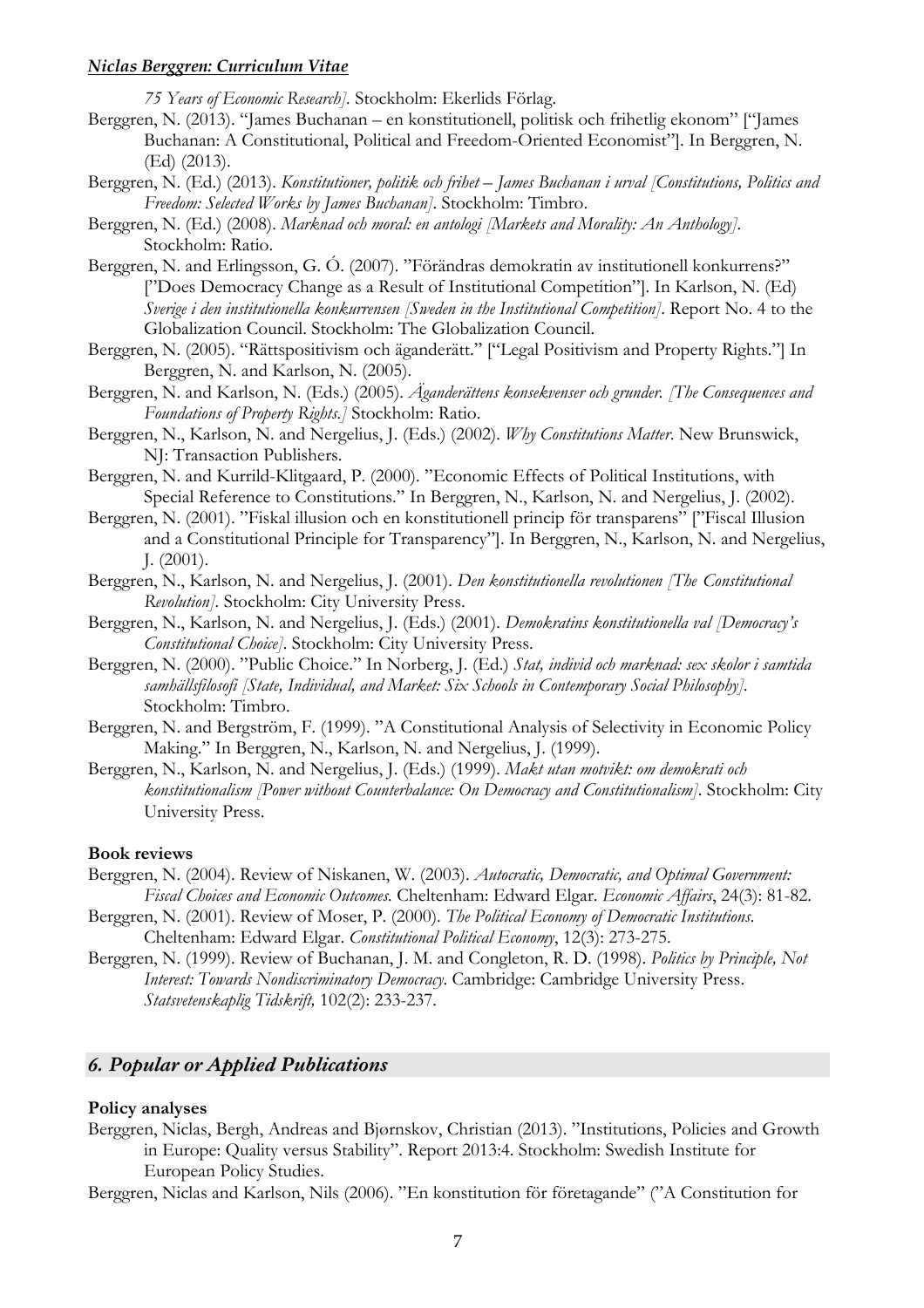Enterprise"). Report. Stockholm: Confederation of Swedish Entreprise.

- Berggren, Niclas and Karlson, Nils (2005). "Makt utan motvikt" ("Power without Counterbalance"). In Working Committee on Constitutonal Reform (Ed.), *Behöver demokratin nya spelregler? (Does Democracy Need New Rules of the Game?).* Stockholm: Working Committee on Constitutional Reform. (This was a Parliamentary Committee.)
- Berggren, Niclas, Bergström, Fredrik and Sandström, Mikael (2001). "Orättvisans politik en diskussion om generalitetsprincipen, med tillämpning på svensk skatte- och bidragspolitik" ("The Politics of Unfairness – A Discussion of the Generality Principle, with an Application to Swedish Tax- and Welfare-Benefit Policy"). Report. Stockholm: The Swedish Retail Institute.
- Berggren, Niclas and Bergström, Fredrik (1999). "Konstitutionen och den ekonomiska utvecklingen" ("The Constitution and Economic Development"). Report. Stockholm: Moderate Party.
- Berggren, Niclas (1998). "Statsbudgeten och låginkomsttagarna: utgiftsförändringarnas sociala karaktär 1994-1998" ("The Government Budget and the Low-Income Earners: The Character of Expenditure Changes 1994-1998"). Report. Stockholm: Moderate Party.
- Berggren, Niclas (1997). "Problemen med den socialdemokratiska budgetsaneringen" ("The Problems with the Social Democratic Budget Consolidation"). Report. Stockholm: Moderate Party.
- Berggren, Niclas (1997). "Teskedsjobben: en kritisk granskning av idéerna om 'gröna jobb'" ("The Teaspoon Jobs: A Critical Evaluation of Ideas of 'Green Jobs'".). Report. Stockholm:
- Berggren, Niclas (1997). "Budgetsaneringen: varaktig medicin eller tillfällig omplåstring?" ("The Budget Consolidation: Durable Medicine or Temporary Band-Aid?"). Report. Stockholm: Timbro.
- Bordes, Christian, Currie, David and Söderström, Hans Tson (1993). *Three Assessments of Finland's Economic Crisis and Economic Policy*. Helsinki: Bank of Finland. (Niclas Berggren was the research assistant for Hans Tson Söderström and produced the empirical material for his parts.)
- Nordic Council of Ministers (1997). *Budgetkonsolidering i de nordiska länderna: finanspolitik för hållbar ekonomisk tillväxt och välfärd* [*Budget Consolidation in the Nordic Countries: Fiscal Policy for Sustainable Ecnomic Growth and Welfare*]. Copenhagen: Nordic Council of Ministers. (Niclas Berggren was one of the authors of the section on Sweden.) Timbro.

# **Research-Related Publications in magazines and newspapers (selection)**

- "Kriget i Ukraina skapar samling kring för europeiska värderingar" ["The War in Ukraine Creates Cohesion for European Values"]. *Göteborgs-Posten*, 2 April, 2022 (co-author: Martin Ljunge) https://www.gp.se/debatt/kriget-i-ukraina-skapar-samling-kring-f%C3%B6r-europeiskav%C3%A4rderingar-1.68992027
- "Framtidens populister hotar Riksbankens oberoende" ["The Populists of the Future Threaten the Independence of the Riksbank"]. *Dagens Industri*, 13 December, 2021 (co-author: Henrik Jordahl).

https://www.dropbox.com/s/1svw3nq7pu07ybc/Framtidens%20populister%20hotar%20Riksbanke ns%20oberoende.pdf?dl=0

- "Nationalekonomernas kärlek till fastighetsskatten har en blind fläck" ["The Love of Economists for the Property Tax Has a Blind Spot"]. *Bulletin*, 10 July, 2021. *https://bulletin.nu/niclas*berggren-nationalekonomernas-karlek-till-fastighetsskatten-har-en-blind-flack
- "Kommunismens sociala och ekonomiska pris" ["The Social and Economic Price of Communism"]. *Bulletin*, 13 March, 2021. https://bulletin.nu/niclas-berggren-kommunismens-sociala-och-

#### ekonomiska-pris

- "Sveriges judar hotas av rättsstatens försvagning" ["The Jews of Sweden Are Under Threat as the Rule of Law Is Weakened"]. *Bulletin*, 20 February, 2021. https://bulletin.nu/niclas-berggrensveriges-judar-hotas-av-rattsstatens-forsvagning
- "FHM kräver perfekta studier som inte finns med risk för människoliv" ["The Public Health Agency of Sweden Requires Perfect Studies that Do Not Exist – Putting Human Lives at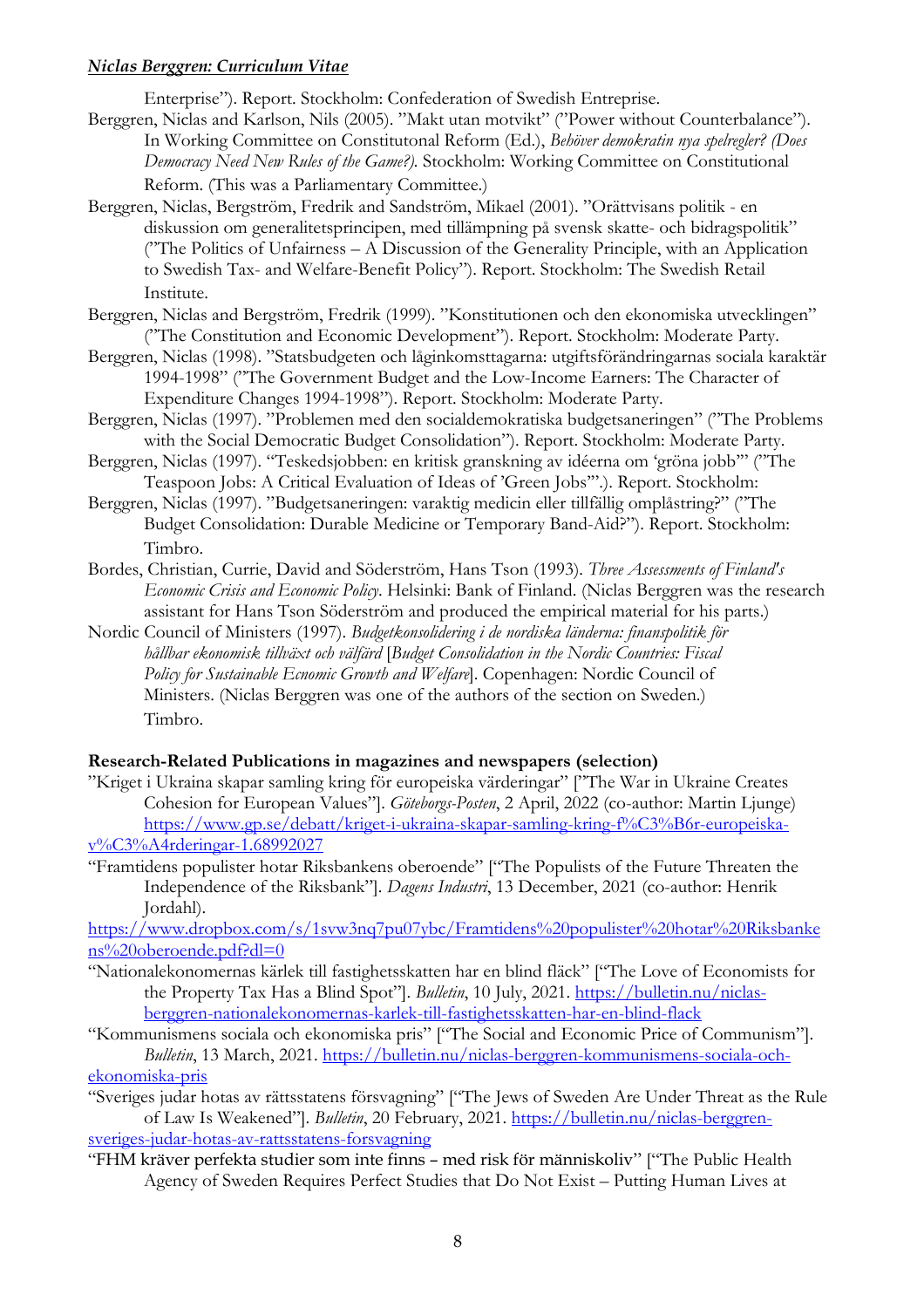Risk"]. *Bulletin*, 1 February, 2021. https://bulletin.nu/kronikorer/all/kronika-fhm-kraverperfekta-studier-som-inte-finns-med-risk-for-manniskoliv

- "Urholkad rättsstat ett slag mot ekonomin" ["A Weakened Rule of Law a Blow to the Economy"]. *Svenska Dagbladet*, 26 January, 2021 (co-author: Andreas Bergh). https://www.svd.se/urholkad-rattsstat-ett-slag-mot-ekonomin
- "Så bygger vi mer tolerans" ["This Is How To Build More Tolerance"]. *Kvartal*, 27 October, 2020. https://kvartal.se/artiklar/sa-bygger-vi-mer-tolerans/
- "Brexit riskerar tolerans och tillit i Europa" ["Brexit Endangers Tolerance and Trust in Europe"], *SVT Opinion*, 27 June, 2016. http://www.svt.se/opinion/brexit-riskerar-tolerans-och-tillit-i-europa
- "Politik utan romantik" ["Politics without Romance"], *Svenska Dagbladet*, 15 December, 2013.
- "Socialministern bör lyssna på Roth" ["The Minister of Social Affairs Should Listen to Roth"], *Svenska Dagbladet*, 10 December, 2012.

"Riskkapitalister är centrala" ["Venture Capitalists Are Central"]. *Enköpings-Posten*, 2 June, 2010.

- "Tre ministrar som får fyra tuffa år" ["Three Minister Who Have Four Tough Years"], *Dagens Industri*, 7 October, 2006 (co-author: Andreas Bergh).
- "Forskning: sänkt skatt ger fler jobb" ["Research: Lower Taxes Give More Jobs"], *Sydsvenskan*, 2 September, 2006 (co-authors: Andreas Bergh and Henrik Jordahl).
- "Etik sköts bäst av marknadsekonomin" ["Ethics Is Best Handled by the Market Economy"], *Dagens Industri*, 3 March, 2006 (co-auhtor: Henrik Jordahl).
- "Regeringen förvärrar orättvisorna" ["The Government Worsens Injustices"], *Dagens Nyheter*, 9 May, 2001 (co-authors: Fredrik Bergström and F. Mikael Sandström).

# *7. Additional Experiences*

# **Board member of scientific organization**

European Public Choice Society 2017–2021

# **Journal positions**

1. Member of the Editorial Board of *Public Choice*, 2021–

2a. Chairman of the Editorial Advisory Board of *Ekonomisk Debatt* (the journal of the Swedish Economics Association), 2020–

2b. Editor of this journal, 2012–2019.

2c. Member of its editorial board, 2011.

# **Teaching and course administration**

1. During the academic year 1992-1993 I was a teaching instructor in the course Macroeconomic Theory and Stabilization Policy, and I administered the course Economic-Policy Analysis - in both cases at the Stockholm School of Economics.

2. During 1998-2001 I taught and arranged the course Market Processes at the City University of Stockholm.

3. During 2000-2001, I was one of the teachers in the course The Power and Institutions of Politics at the City University of Stockholm.

5. During 2009-2010, I was one of the teachers in the course The Power and Institutions of Politics, given to a select group at the Confederation of Swedish Enterprise.

6. During 2011, I taught a PhD course, "The Economics of Institutional Change", at the Faculty of Economics, Prague University of Economics and Business, in Prague, the Czech Republic.

7. During 2013, I gave a four-session PhD seminar, "The Economics and Philosophy of James Buchanan", at the Faculty of Economics, Prague University of Economics and Business, in Prague, the Czech Republic.

8. During 2014, I gave 6x90-minute sessions in the Master's-level course "Theory of Social Systems", at the Faculty of Economics, Prague University of Economics and Business, in Prague, the Czech Republic.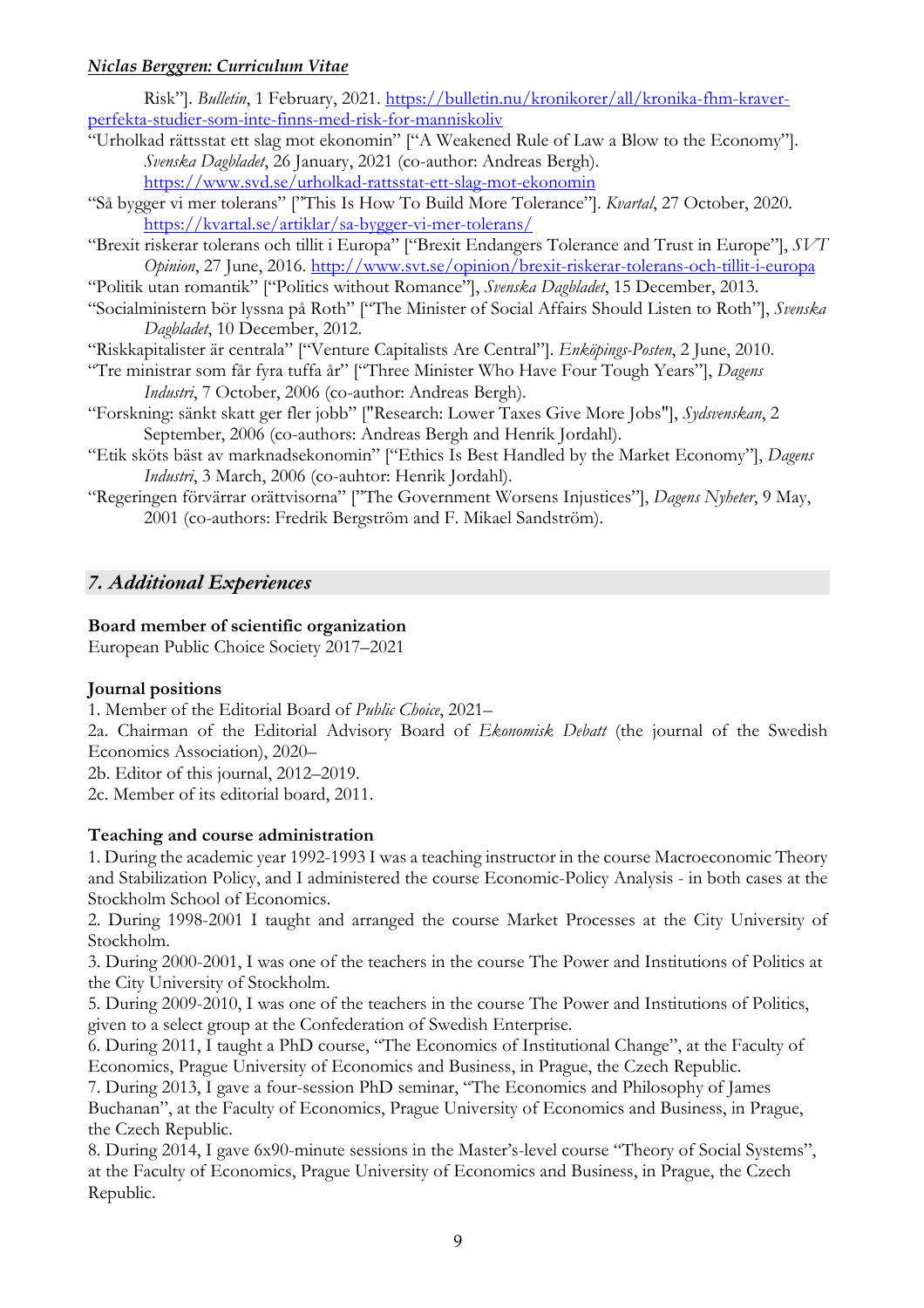9. During 2015, I gave 6x90-minute sessions in the Master's-level course "Theory of Social Systems", at the Faculty of Economics, Prague University of Economics and Business, in Prague, the Czech Republic.

10. During 2015, I gave 3x90-minute sessions in the Bachelor-level course "Institutional Economics" at the Faculty of Economics, Prague University of Economics and Business, in Prague, the Czech Republic.

11. During 2016, I gave 3x90-minute sessions in the Bachelor-level course "Institutional Economics" at the Faculty of Economics, Prague University of Economics and Business, in Prague, the Czech Republic.

12. During 2016, I gave a 90-minute guest lecture on "Institutional Economics: An Introduction" at the Department of Economics, Lund University, in Lund, Sweden.

13. During 2017, I gave 3x90-minute sessions in the Bachelor-level course "Institutional Economics" at the Faculty of Economics, Prague University of Economics and Business, in Prague, the Czech Republic.

14. During 2017, I gave a 90-minute guest lecture on "The Soft Side of Economic Freedom" at the CEVRO Institute in Prague, Czech Republic.

15. During 2018, I gave 3x90-minute sessions in the Bachelor-level course "Institutional Economics" at the Faculty of Economics, Prague University of Economics and Business, in Prague, the Czech Republic.

16. During 2019, I gave 3x90-minute sessions in the Bachelor-level course "Institutional Economics" at the Faculty of Economics, Prague University of Economics and Business, in Prague, the Czech Republic.

17. During 2020, I gave 3x90-minute sessions in the Bachelor-level course "Institutional Economics" at the Faculty of Economics, Prague University of Economics and Business, in Prague, the Czech Republic.

18. During 2021, I gave 3x90-minute sessions in the Bachelor-level course "Institutional Economics" at the Faculty of Economics, Prague University of Economics and Business, in Prague, the Czech Republic.

19. During 2021, I personally developed and gave a new PhD-student course, "Consequences of Political Institutions", for the ILE Summer School in Law and Economics at the University of Hamburg, Germany, comprising 10 x 120-minute sessions.

# **Conferences**

Scientific conferences with paper presentation:

- European Public Choice Society, Gothenburg, 1998
- International Joseph A. Schumpeter Society, Vienna, 1998
- Public Choice Society, New Orleans, 1999
- European Public Choice Society, Lisbon, 1999
- European Public Choice Society, Siena, 2000
- European Public Choice Society, Paris, 2001
- Public Choice Society, San Diego, 2002
- Public Choice Society, Nashville, 2003
- Public Choice Society, Baltimore, 2004
- European Public Choice Society, Berlin, 2004
- Public Choice Society, New Orleans, 2005
- European Public Choice Society, Durham, 2005
- Public Choice Society, New Orleans, 2006
- World Meeting of the Public Choice Societies, Amsterdam, 2007
- Public Choice Society, San Antonio, 2008

-Public Choice Society, Las Vegas, 2009

-Helsinki Center of Economic Research, Conference on Political Economy, Helsinki, 2009 -Ersta Sköndal University College conference "The Social Dimensions of Religion in Civil Society", Stockholm, 2009

-Public Choice Society, Monterey, 2010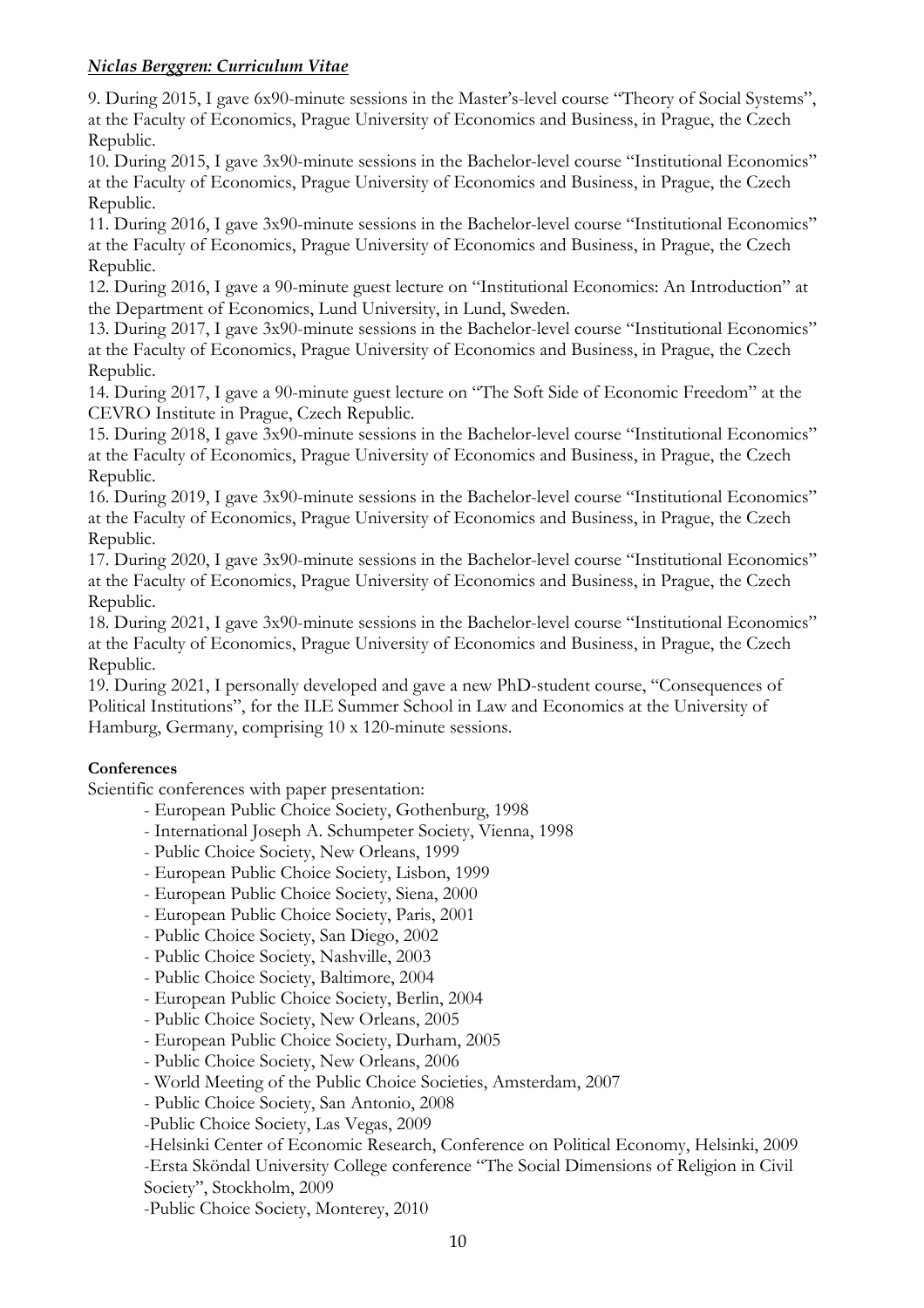-University of Turku conference "Philosophy, Politics and Economics of Public Choice: Reflections on Geoffrey Brennan's Contributions", Turku, 2010 -National Conference of Swedish Economists, Lund, 2010 -Public Choice Society, San Antonio, 2011 -European Public Choice Society, Rennes, 2011 -Southern Economic Association, Washington, DC, 2011 -World Meeting of the Public Choice Societies, Miami, 2012 -Midwestern Political Science Association, Chicago, 2012 -Southern Economic Association, New Orleans, 2012 -Public Choice Society, New Orleans, 2013 -Australasian Public Choice Society, Singapore, 2013 -Public Choice Society, Charleston, 2014 -World Interdisciplinary Network for Institutional Research, London, 2014 -Allied Social Science Associations, Boston, 2015 - Public Choice Society, San Antonio, 2015 -European Public Choice Society, Groningen, 2015 -European Association of Law and Economics, Vienna, 2015 -Public Choice Society, Fort Lauderdale, 2016 -European Public Choice Society, Freiburg, 2016 -Slovak Economic Association and Austrian Economic Association, Bratislava, 2016 -European Association of Law and Economics, Bologna, 2016 -Southern Economic Association, Washington, DC, 2016 -Italian Society of Law and Economics, Torino, 2016 -The workshop "How important is culture in shaping behavior?", Radboud University Nijmegen, 2017 -The Danish Public Choice Workshop, Århus University, Århus, 2017 -Public Choice Society, New Orleans, 2017 -European Public Choice Society, Budapest, 2017 -The conference "EU 2.0: Challenges of Globalization", Mendel University, Brno, 2017 -Institute of International Public Finance, Tokyo, 2017 -European Association of Law and Economics, London, 2017 -Southern Economic Association, Tampa, 2017 -The workshop "How important is culture in shaping behavior?", Radboud University Nijmegen, 2018 -The conference "The Importance of Janos Kornai's Research for Understanding the Changing Role of the State in the Economy", Corvinus University, Budapest, 2018 -Public Choice Society, Charleston, 2018 -European Public Choice Society, Rome, 2018 -Young Economists Meeting, Brno, 2018 -World Interdisciplinary Network for Institutional Research, Hong Kong, 2018 -Southern Economic Association, Washington, DC, 2018 - The workshop "How important is culture in shaping behavior?", Radboud University Nijmegen, 2019 -The Danish Public Choice Workshop, Århus University, Århus, 2019 -Public Choice Society, Louisville, 2019 -European Public Choice Society, Jerusalem, 2019 -Conference on "The Economics of Sexual Orientation", Linnæus University, Växjö, 2019 -European Association of Law and Economics, Tel Aviv, 2019 -The Spanish Public Choice Workshop, University of Navarra, Pamplona, 2019 - The workshop "How important is culture in shaping behavior?", Radboud University Nijmegen, 2020 -The Danish Public Choice Workshop, CEPOS, Copenhagen, 2020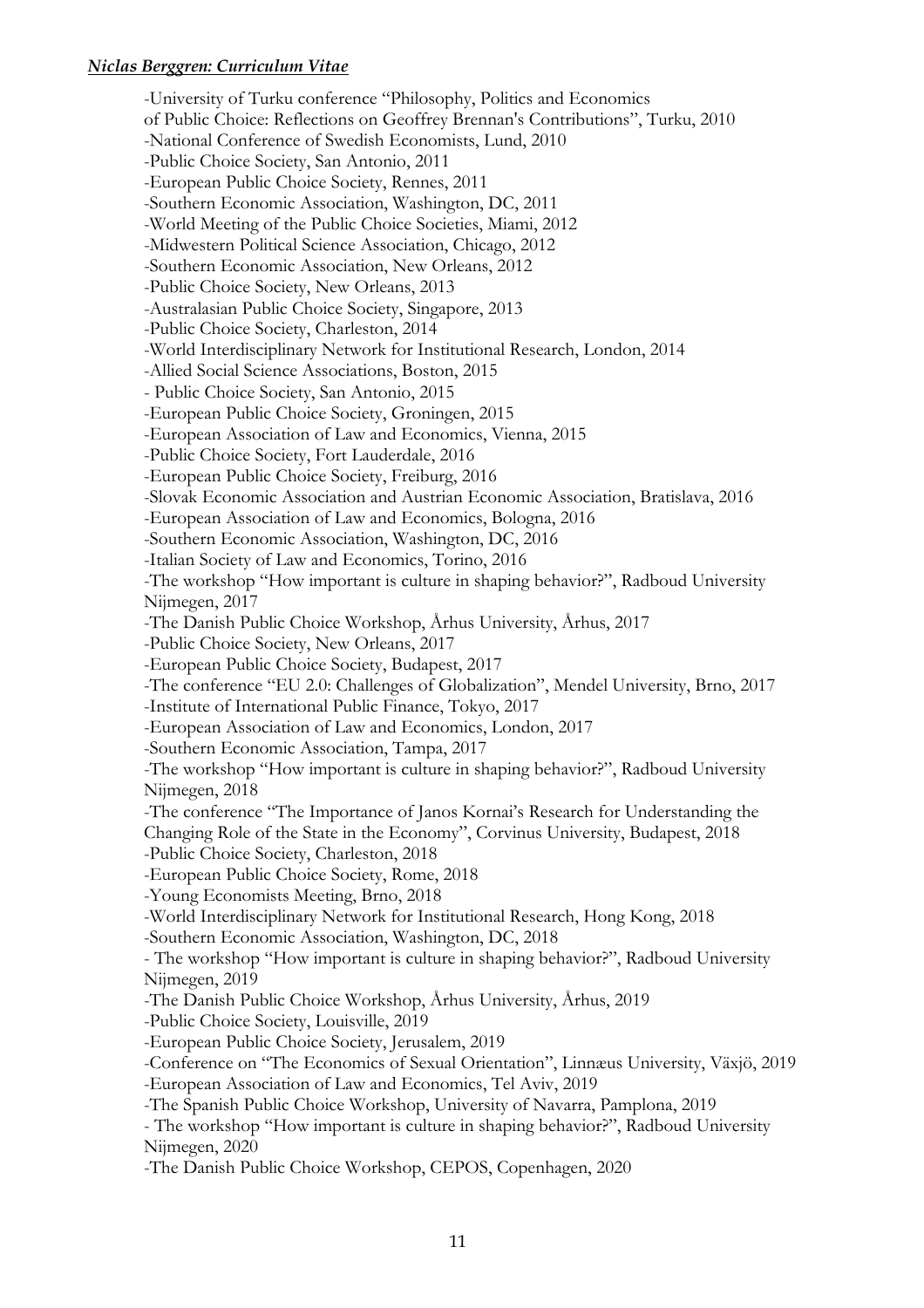-The workshop "How important is culture in shaping behavior?", Radboud University Nijmegen, 2021 (via Zoom) -European Public Choice Society, Lille (digitally), 2021 -Southern Economic Association, Houston, 2021 - The workshop "Culture, Business and Economics", Radboud University Nijmegen, 2022 (via Zoom) -The Danish Public Choice Workshop, Aarhus, 2022 -Public Choice Society, Nashville, 2022 -European Public Choice Society, Braga, 2022

Organized Liberty Fund conferences:

- "Liberty and Constitutional Choice", Stockholm, 2002 (co-director)

- "Liberty and Property Rights", Stockholm, 2003 (co-director)

- "Liberty and Entrepreneurship", Stockholm, 2004 (co-director, discussion leader)

- "The Limits of Rationality", Stockholm, 2006 (co-director)

- "Liberty in the Works of James Buchanan", Stockholm, 2007 (co-director)

- "Ideas and Interests in Institutional Change", Stockholm, 2008 (co-director)

- "Liberty in the Works of MPS Nobel Laureates", Stockholm, 2009 (co-director)

-"Liberty and the Challenges of Neutrality", Stockholm, 2010 (co-director)

-"The Legacy of Gordon Tullock", Stockholm, 2011 (co-director)

-"Liberty, Immigration, and Community", Stockholm, 2013 (co-director)

- "Liberty and Bioethics", Stockholm, 2014 (co-director)

- "The Institutional Underpinnings of a Free Society in the Works of Vincent and Elinor Ostrom", Stockholm, 2015 (co-director)

- "Behavioral Economics and Liberty: The Role of the State", Stockholm, 2016 (co-director) - "Artificial Intelligence, Technology and the Future of Liberty", Stockholm, 2017 (codirector)

- "The Limits of Tolerance", Stockholm, 2018 (co-director)

- "Culture and Liberty", Stockholm, 2021 (co-director)

Other instances of organizing or participating in conferences:

*-* Research conference by the Working Committee on Constitutional Reform

[*Grundlagsutredningen*], Stockholm, 2005 (giving a talk on research in constitutional economics) - Co-director of the research conference "Trust, Reciprocity and Social Capital: The 2006

Ratio Colloquium for Young Social Scientists", Stockholm, 2006

- Co-director of the Mont Pelerin Society Conference "The Market Economy in the Welfare State", Stockholm, 2009

- Co-director of the research conference "Property Rights, the Conditions for Enterprise and Economic Growth", Stockholm 2011

- Paper presenter of "The Calculus of Consent at 50" at the Mont Pelerin Society Conference, Prague, 2012

- Invited lecturer at the 2013 Upton Forum at Beloit College, Beloit, WI, USA; lecture title: "The Soft Side of Economic Freedom". Later published in conference proceedings as:

Berggren, Niclas (2014). "The Soft Side of Economic Freedom", *The Annual Proceedings of the Wealth and Well-Being of Nations*, 6: 43–66.

- Co-organizer of the research conference "IFN Stockholm Conference 2015 on Culture, Institutions and Development", 2015

#### **Academic seminars by invitation (reported from 2021)**

- At Nijmegen Centre for Economics, Radboud University Nijmegen, 17 May, 2021 (the paper "Intolerance Predicts Climate Skepticism")

- At the Institute for Law and Economics, University of Hamburg, 23 May, 2023 (the paper "Does Legal Freedom Satisfy?")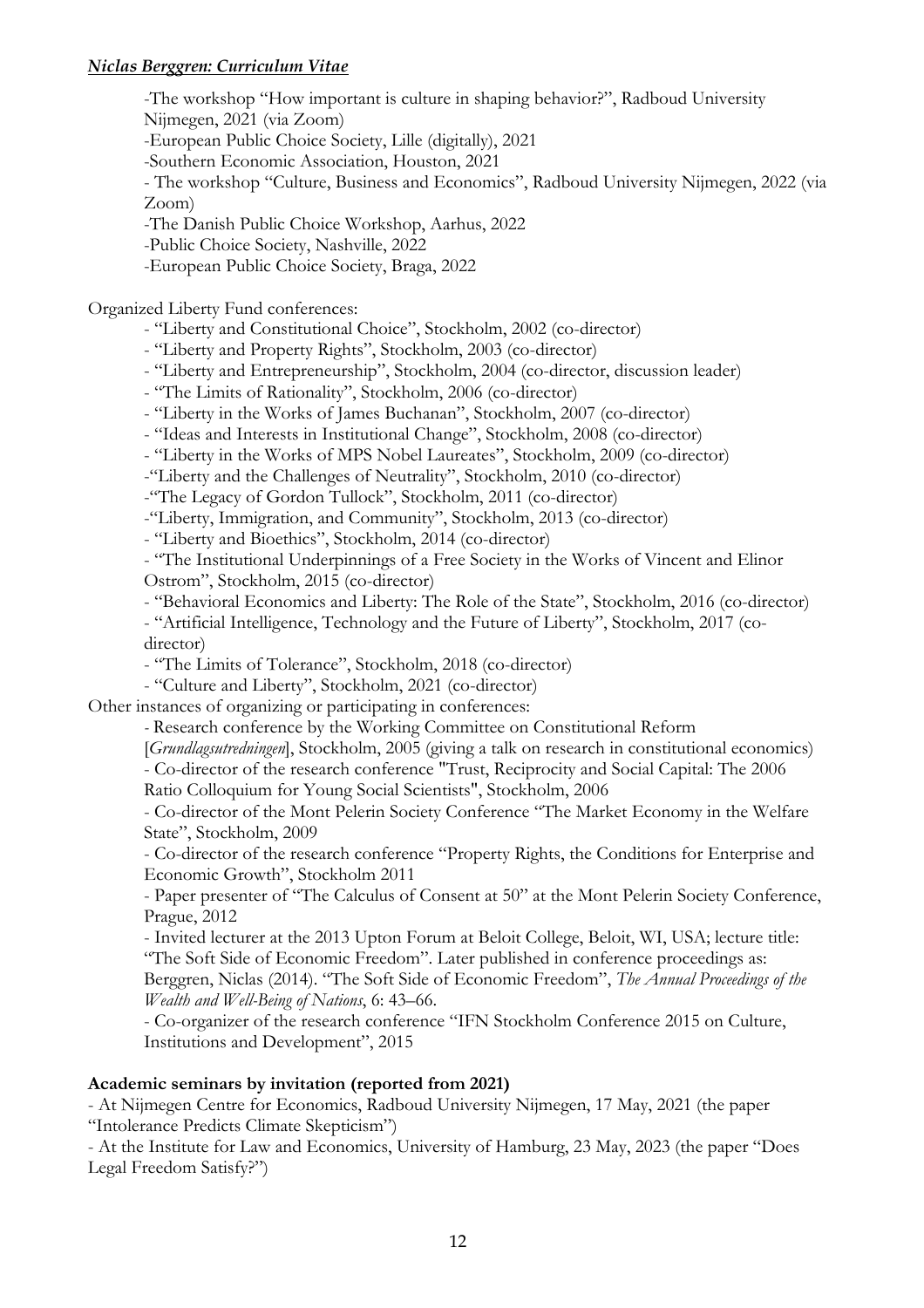- At the Department of Economics, Örebro University, 30 September, 2021 (the paper "Intolerance Predicts Climate Skepticism")

- At the Faculty of Economics and Business, University of Groningen, 4 November, 2021 (the paper "Intolerance Predicts Climate Skepticism")

# **Referee**

Referee work has been undertaken twenty-six times for *Public Choice*, nine times for *Constitutional Political Economy*, nineteen times for the *European Journal of Political Economy,* once for *American Political Science Review*, once for the *Journal of Law and Economics*, four times for *Journal of Economic Behavior & Organization*, twice for *Journal of Business Venturing*, twice for *Journal of Comparative Economics*, twice for *Southern Economic Journal*, five times for *Econ Journal Watch,* once for *Economic Inquiry*, once for *Theory and Decision*, twice for *European Journal of Law and Economics*, once for *The Independent Review: A Journal of Political Economy*, once for the *Journal of Economic Growth*, once for the *Scandinavian Journal of Economics*, twenty-two times for the *Journal of Institutional Economics*, once for *Journal of Happiness Studies*, once for *Review of Austrian Economics*, once for *Kyklos*, once for *Journal of Evolutionary Economics*, once for *Journal for the Scientific Study of Religion*, once for *European Journal of Comparative Economics*, once for *Public Finance Review*, once for *Social Indicators Research*, thrice for *Economics and Human Biology*, twice for *Homo Oeconomicus* and once for the publishing house Springer (handbook chapter).

A manuscript on the relationship between health and economic growth in Swedish counties from the Swedish National Institute of Public Health has been reviewed, 22 March, 2011.

An application for a research grant from the Fulbright Commission in the Czech Republic was reviewed and submitted, 13 December, 2016.

An application for promotion to Reader at King's College London, UK, was assessed, 4 May, 2018.

# **Supervision**

Supervision of the master's student Jesper Fagerberg, writing his thesis at the Department of Economics, Stockholm School of Economics in 2000, on the theme "Public choice och den statliga budgetprocessen - en analys av införandet av de statliga budgetrestriktionerna" ["Public Choice and the Public-Sector Budget Process: An Analysis of the Implementation of the Budget Restrictions on Government Spending"].

# **Pre-defense dissertation discussant/opponent/examiner**

1. Discussant of the Ph.D. dissertation manuscript *Dynamics and Growth: The Swedish Health-Care Industry* by Ann-Charlotte Fridh, Department of Industrial Economics and Management, Royal Institute of Technology, pre-defense seminar, 20 September, 2002.

2. Opponent for the Ph.D. dissertation manuscript *Religion and Post-Communist Transition* by Pavol Minárik, Department of Institutional Economics, University of Economics in Prague, pre-defense seminar, 12 November, 2012.

3. Opponent for the Ph.D. dissertation manuscript *Institutions, Entrepreneurship and Economic Growth* by Jiří Schwarz Jr., Institute of Economics Studies, Charles University, pre-defense seminar, 12 October 2016.

#### **Opponent/examiner at PhD defences and member of grade committees**

1. Member of the Grade Committee for Ph.D. candidate Susanna Lundström, Department of Economics, Gothenburg University, in connection with the defence of her Ph.D. thesis *On Institutions, Economic Growth and the Environment*, 5 March, 2003.

2. Member of the Grade Committee for Ph.D. candidate Gustav Hansson, Department of Economics, Gothenburg University, in connection with the defence of his Ph.D. thesis *Essays on Social Distance, Institutions, and Economic Growth,* 26 September, 2008.